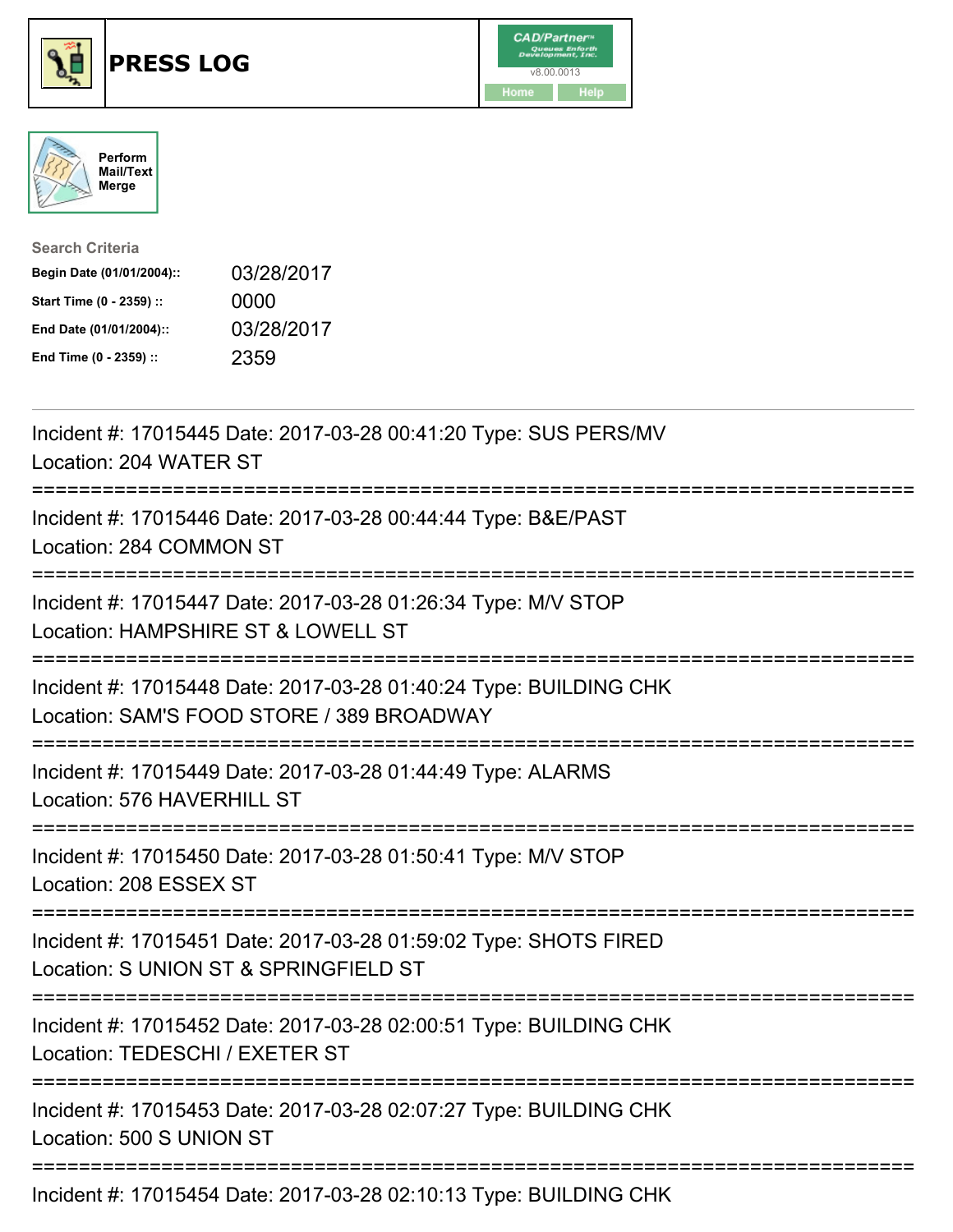| Location: CUMBERLAND FARMS / 320 S UNION ST<br>==============================                                                                 |
|-----------------------------------------------------------------------------------------------------------------------------------------------|
| Incident #: 17015456 Date: 2017-03-28 02:16:43 Type: AUTO ACC/UNK PI<br>Location: ISLAND ST & UNION ST                                        |
| Incident #: 17015455 Date: 2017-03-28 02:16:58 Type: TOW OF M/V<br>Location: 306 HIGH ST<br>=============================                     |
| Incident #: 17015457 Date: 2017-03-28 02:26:35 Type: BUILDING CHK<br>Location: SUPER PETRO / 610 S UNION ST<br>============================== |
| Incident #: 17015458 Date: 2017-03-28 02:29:39 Type: M/V STOP<br>Location: BARNARD RD & MT VERNON ST                                          |
| Incident #: 17015459 Date: 2017-03-28 02:41:49 Type: M/V STOP<br>Location: 20 ALLSTON ST                                                      |
| Incident #: 17015460 Date: 2017-03-28 02:45:53 Type: BUILDING CHK<br>Location: DUNKIN DONUTS / 104 MARSTON ST                                 |
| Incident #: 17015461 Date: 2017-03-28 03:07:42 Type: MEDIC SUPPORT<br>Location: 91 MARBLE AV #3                                               |
| Incident #: 17015462 Date: 2017-03-28 03:10:09 Type: M/V STOP<br>Location: HAWLEY ST & S BROADWAY                                             |
| Incident #: 17015463 Date: 2017-03-28 03:46:28 Type: DISTURBANCE<br>Location: LAWRENCE GENERAL HOSPITAL / 1 GENERAL ST                        |
| Incident #: 17015464 Date: 2017-03-28 03:51:32 Type: M/V STOP<br>Location: 360 MERRIMACK ST                                                   |
| Incident #: 17015465 Date: 2017-03-28 03:55:05 Type: BUILDING CHK<br>Location: SAM'S FOOD STORE / 389 BROADWAY                                |
| Incident #: 17015466 Date: 2017-03-28 05:17:11 Type: DISTURBANCE<br>Location: 200 PARKER ST                                                   |
| Incident #: 17015467 Date: 2017-03-28 06:20:54 Type: MEDIC SUPPORT<br>Location: 45 OAKWOOD AV                                                 |
| Incident #: 17015468 Date: 2017-03-28 06:34:50 Type: B&E/MV/PAST                                                                              |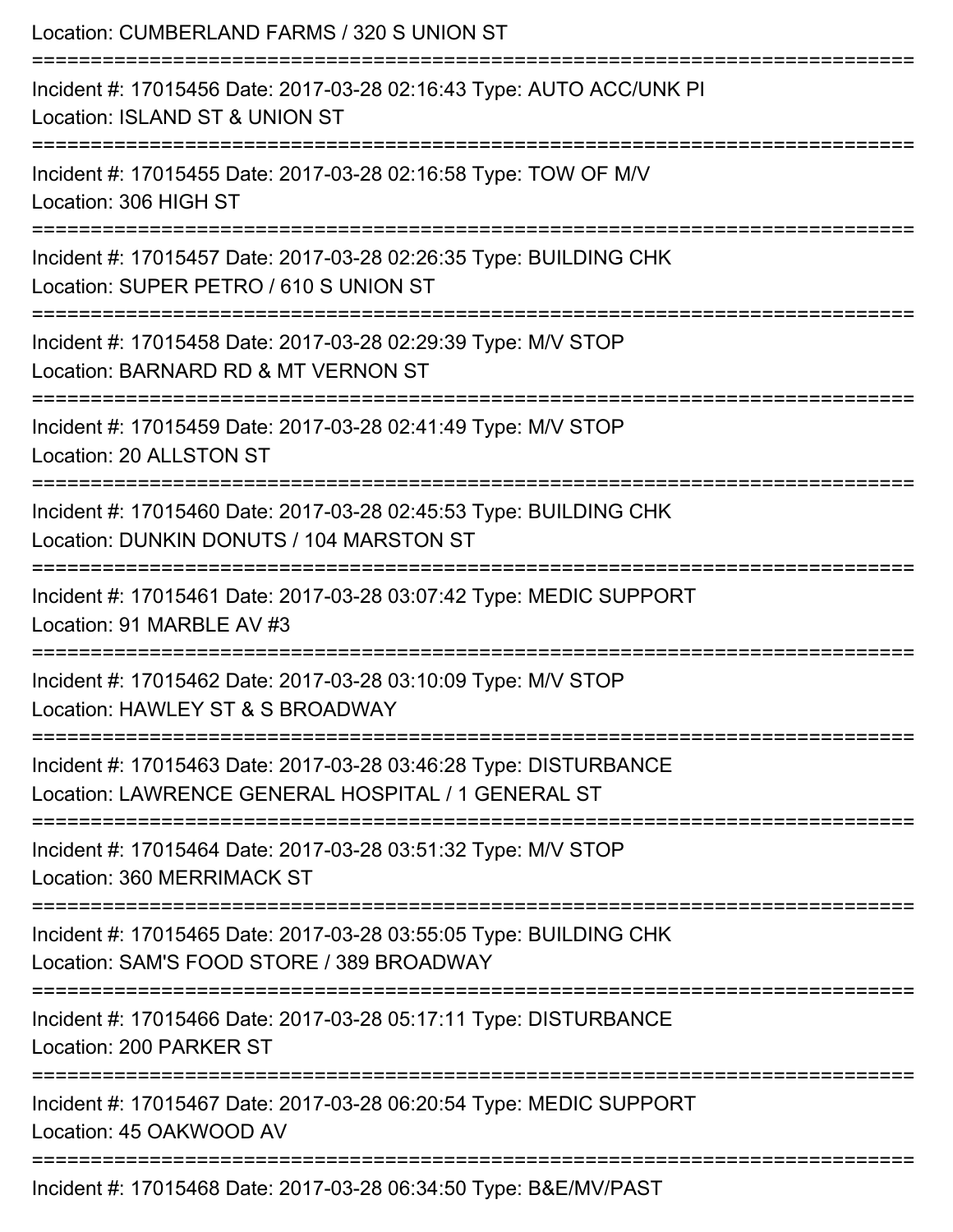| Incident #: 17015470 Date: 2017-03-28 06:37:29 Type: HIT & RUN M/V<br>Location: 34 LAWRENCE ST                            |
|---------------------------------------------------------------------------------------------------------------------------|
| Incident #: 17015469 Date: 2017-03-28 06:40:33 Type: LARCENY/PAST<br>Location: U-HAUL RENTAL / 375 BROADWAY               |
| Incident #: 17015471 Date: 2017-03-28 06:46:54 Type: AUTO ACC/NO PI<br>Location: DUNKIN DONUTS / 50 S BROADWAY            |
| Incident #: 17015472 Date: 2017-03-28 06:58:25 Type: AUTO ACC/NO PI<br>Location: BROADWAY & MANCHESTER ST                 |
| Incident #: 17015473 Date: 2017-03-28 07:12:17 Type: M/V STOP<br>Location: BROOKFIELD ST & CHESTER ST<br>===============  |
| Incident #: 17015474 Date: 2017-03-28 07:12:54 Type: M/V STOP<br>Location: 370 BROADWAY                                   |
| Incident #: 17015475 Date: 2017-03-28 07:21:21 Type: MAL DAMAGE<br>Location: 110 BROOKFIELD ST                            |
| Incident #: 17015477 Date: 2017-03-28 07:22:54 Type: CK WELL BEING<br>Location: 489 S BROADWAY #18                        |
| Incident #: 17015476 Date: 2017-03-28 07:22:55 Type: M/V STOP<br>Location: BROADWAY & CROSS ST                            |
| Incident #: 17015478 Date: 2017-03-28 07:29:58 Type: M/V STOP<br>Location: 397 HAMPSHIRE ST                               |
| Incident #: 17015480 Date: 2017-03-28 07:36:31 Type: M/V STOP<br>Location: MERRIMACK ST & PARKER ST                       |
| Incident #: 17015479 Date: 2017-03-28 07:36:53 Type: M/V STOP<br>Location: ARLINGTON ST & EXCHANGE ST                     |
| Incident #: 17015482 Date: 2017-03-28 08:09:32 Type: B&E/MV/PAST<br>Location: 47 EXETER ST                                |
| ----------------------<br>---------------------------<br>Incident #: 17015481 Date: 2017-03-28 08:09:43 Type: INVEST CONT |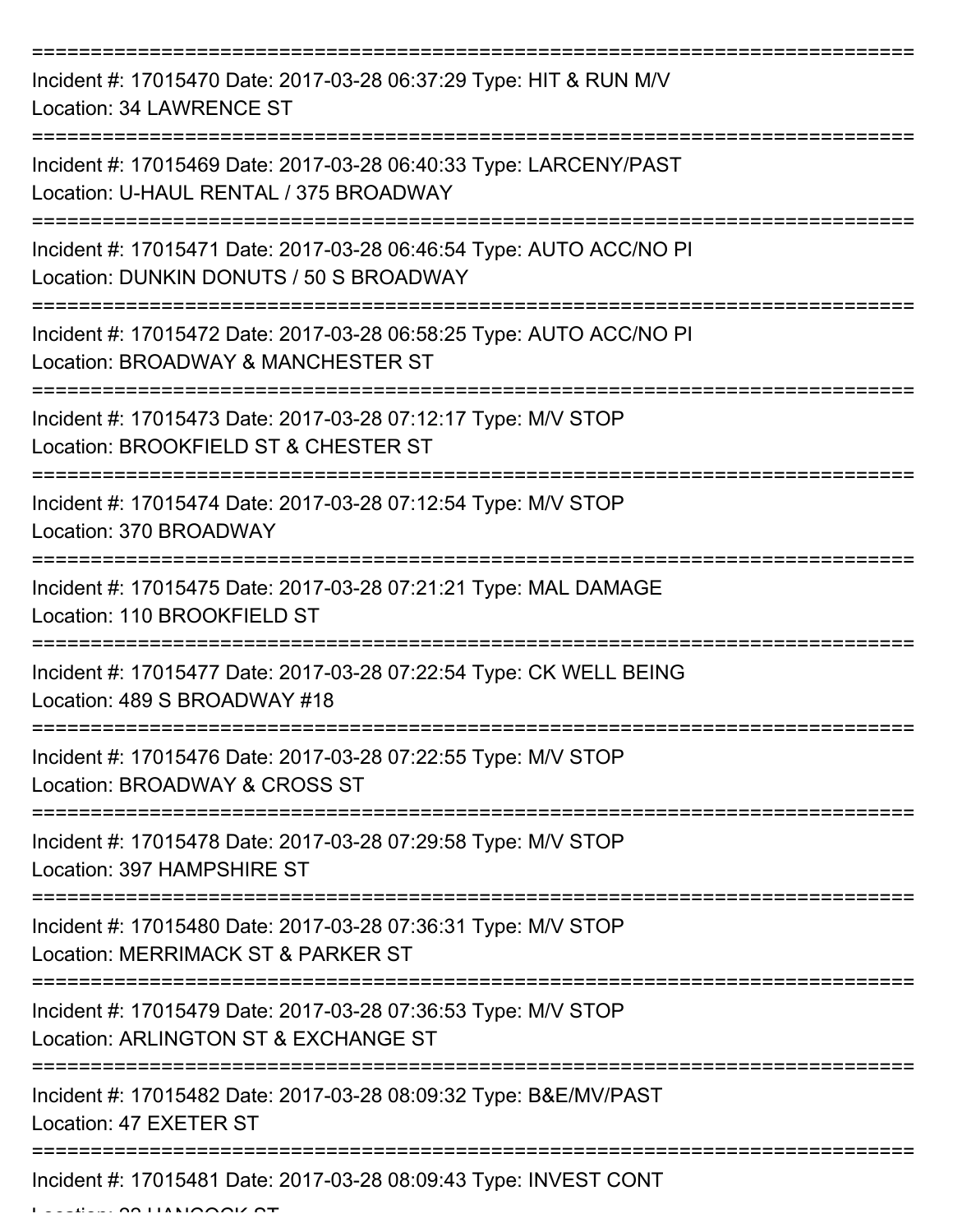| Incident #: 17015483 Date: 2017-03-28 08:21:30 Type: TRESPASSING<br>Location: 93 BRADFORD ST           |
|--------------------------------------------------------------------------------------------------------|
| Incident #: 17015484 Date: 2017-03-28 08:25:00 Type: INVEST CONT<br>Location: 608 S UNION ST           |
| Incident #: 17015485 Date: 2017-03-28 08:38:33 Type: UNKNOWN PROB<br>Location: 50 BROADWAY             |
| Incident #: 17015486 Date: 2017-03-28 08:44:11 Type: TOW OF M/V<br>Location: 280 MERRIMACK ST          |
| Incident #: 17015487 Date: 2017-03-28 08:54:12 Type: M/V STOP<br>Location: CANAL ST & MILL ST          |
| Incident #: 17015488 Date: 2017-03-28 08:58:01 Type: AUTO ACC/UNK PI<br>Location: 439 S UNION ST       |
| Incident #: 17015489 Date: 2017-03-28 09:44:56 Type: PARK & WALK<br>Location: BRADFORD ST & BROADWAY   |
| Incident #: 17015490 Date: 2017-03-28 09:51:19 Type: TOW OF M/V<br>Location: APPLETON ST & ESSEX ST    |
| Incident #: 17015491 Date: 2017-03-28 09:56:31 Type: M/V STOP<br>Location: 60 SALEM ST                 |
| Incident #: 17015492 Date: 2017-03-28 09:58:19 Type: UNWANTEDGUEST<br>Location: 73 WARREN ST FL 3RD FL |
| Incident #: 17015493 Date: 2017-03-28 10:06:43 Type: INVESTIGATION<br>Location: 93 HANCOCK ST          |
| Incident #: 17015494 Date: 2017-03-28 10:27:28 Type: M/V STOP<br><b>Location: SHAWSHEEN RD</b>         |
| Incident #: 17015495 Date: 2017-03-28 10:34:05 Type: M/V STOP<br>Location: 439 S UNION ST              |
| Incident #: 17015496 Date: 2017-03-28 10:34:22 Type: DRUG VIO                                          |

Location: ERVING AV & SARATOGA ST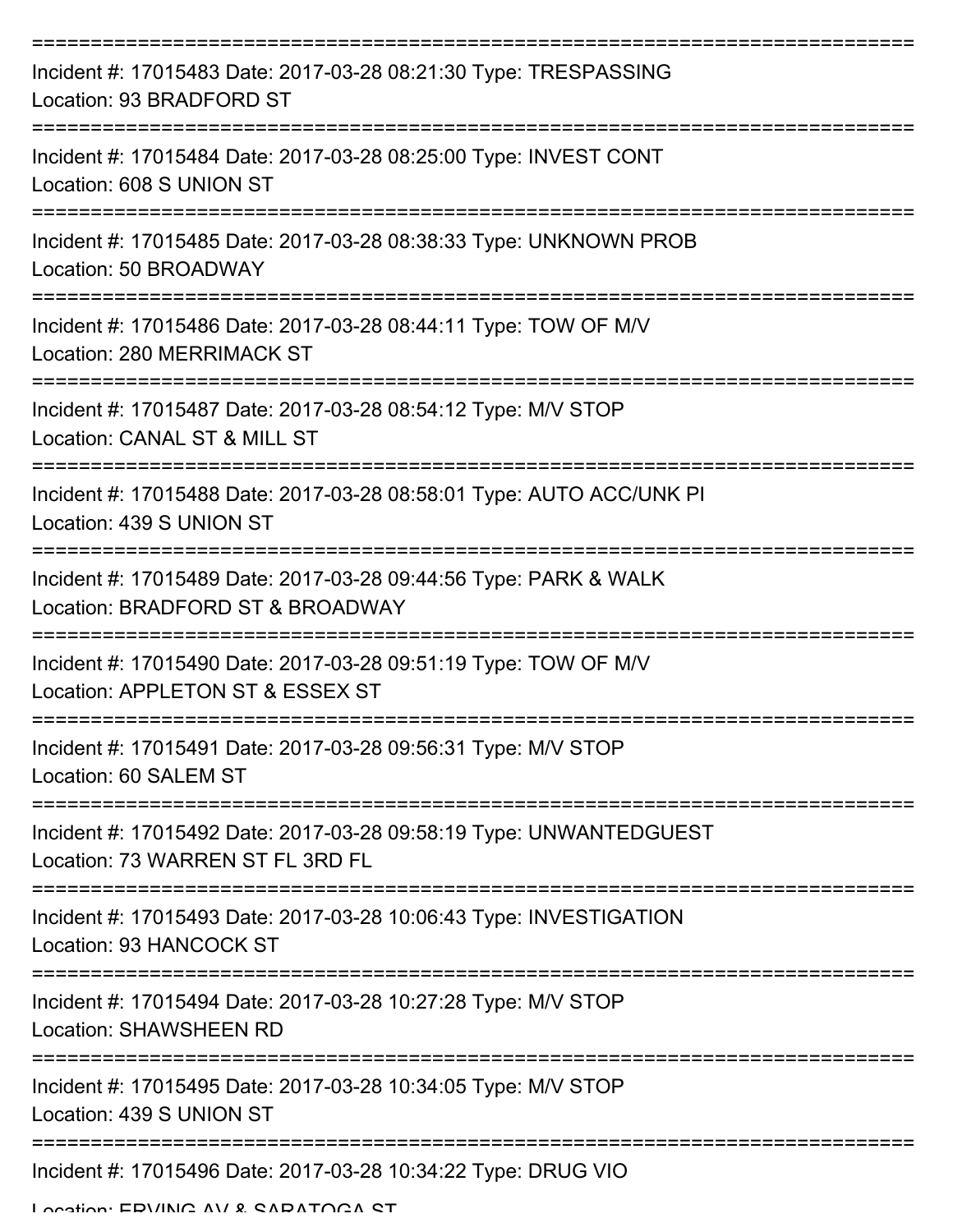| Incident #: 17015497 Date: 2017-03-28 10:37:30 Type: ASSSIT AMBULANC<br>Location: 28 SUMMER ST FL 3                 |
|---------------------------------------------------------------------------------------------------------------------|
| Incident #: 17015498 Date: 2017-03-28 10:39:46 Type: M/V STOP<br>Location: 439 S UNION ST<br>-----------------      |
| Incident #: 17015499 Date: 2017-03-28 10:44:22 Type: MEDIC SUPPORT<br>Location: 499 ESSEX ST                        |
| Incident #: 17015500 Date: 2017-03-28 10:50:32 Type: LARCENY/PAST<br>Location: 11 WEST KENNETH                      |
| Incident #: 17015501 Date: 2017-03-28 10:56:06 Type: M/V STOP<br>Location: FLORAL ST & HUDSON AV                    |
| Incident #: 17015502 Date: 2017-03-28 10:58:54 Type: SEIZED PROP<br>Location: LAWRENCE HIGH SCHOOL / 71 N PARISH RD |
| Incident #: 17015503 Date: 2017-03-28 11:00:55 Type: ANIMAL COMPL<br>Location: 23 BROOKFIELD ST                     |
| Incident #: 17015504 Date: 2017-03-28 11:08:47 Type: PARK & WALK<br>Location: BRADFORD ST & BROADWAY                |
| Incident #: 17015505 Date: 2017-03-28 11:17:48 Type: FIGHT<br>Location: 320 S BROADWAY                              |
| Incident #: 17015506 Date: 2017-03-28 11:30:09 Type: TOW OF M/V<br>Location: BUNKERHILL ST & LAWRENCE ST            |
| Incident #: 17015508 Date: 2017-03-28 11:38:34 Type: ALARM/BURG<br>Location: 62 EXETER ST                           |
| Incident #: 17015507 Date: 2017-03-28 11:38:41 Type: M/V STOP<br>Location: ANDOVER ST & S UNION ST                  |
| Incident #: 17015509 Date: 2017-03-28 11:44:38 Type: TOW OF M/V<br>Location: 550 BROADWAY                           |
| Incident #: 17015510 Date: 2017-03-28 11:57:03 Type: SUS PERS/MV<br>Location: 19 BLANCHARD ST                       |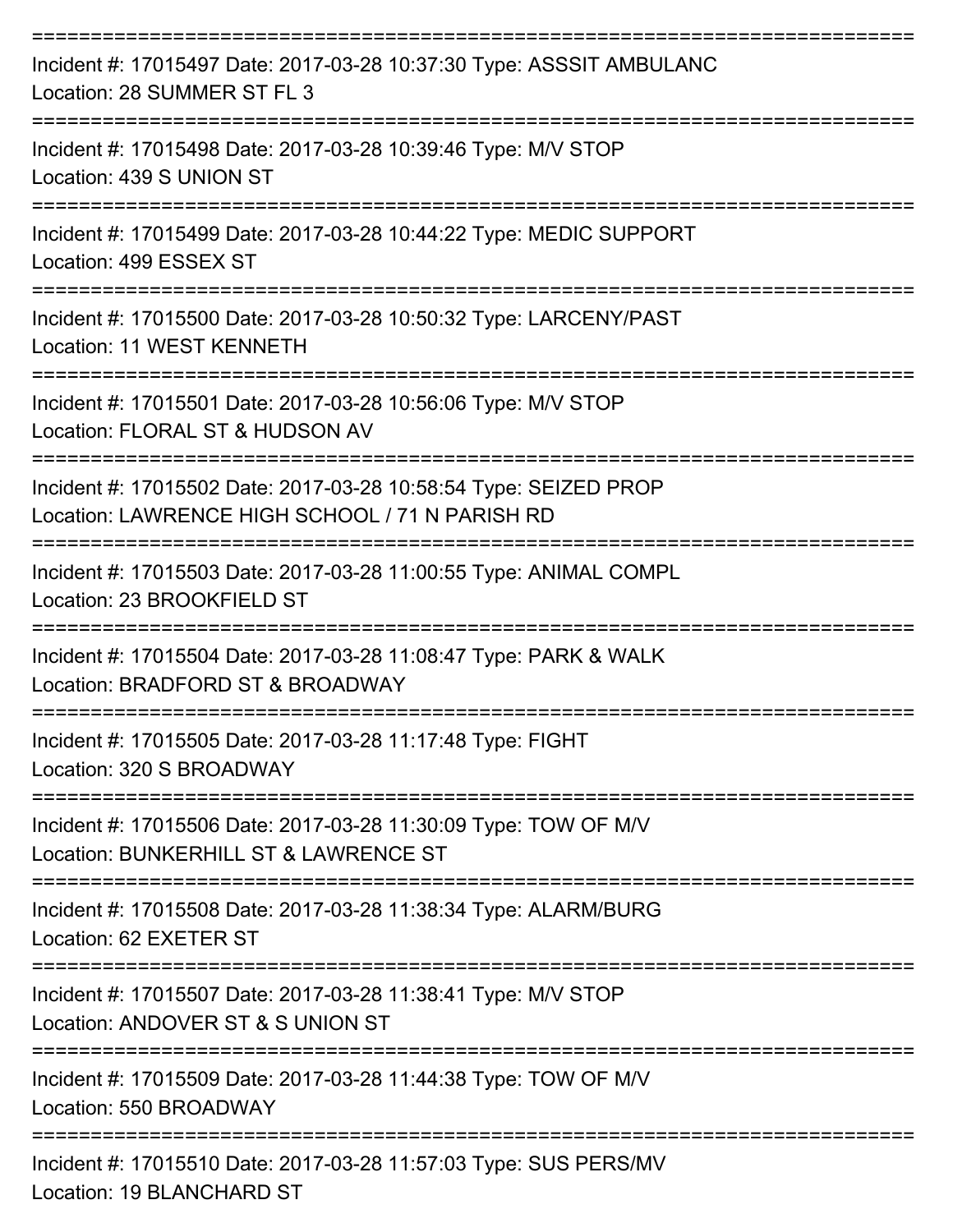| Incident #: 17015511 Date: 2017-03-28 12:09:17 Type: SUS PERS/MV<br>Location: 6 COLONIAL DR                           |
|-----------------------------------------------------------------------------------------------------------------------|
| Incident #: 17015512 Date: 2017-03-28 12:15:14 Type: M/V STOP<br>Location: 194 UNION ST                               |
| Incident #: 17015514 Date: 2017-03-28 12:26:25 Type: SPECIAL CHECK<br>Location: LAWRENCE HIGH SCHOOL / 71 N PARISH RD |
| Incident #: 17015513 Date: 2017-03-28 12:26:58 Type: MEDIC SUPPORT<br>Location: 31 DARTMOUTH ST                       |
| Incident #: 17015515 Date: 2017-03-28 12:33:03 Type: ANIMAL COMPL<br>Location: 54 GROTON ST                           |
| Incident #: 17015516 Date: 2017-03-28 12:37:38 Type: NOTIFICATION<br>Location: 158 BOXFORD ST                         |
| Incident #: 17015517 Date: 2017-03-28 12:40:11 Type: PARK & WALK<br>Location: BRADFORD ST & BROADWAY                  |
| Incident #: 17015518 Date: 2017-03-28 12:46:48 Type: INVESTIGATION<br>Location: 400 HAVERHILL ST                      |
| Incident #: 17015519 Date: 2017-03-28 12:56:42 Type: INVESTIGATION<br>Location: LAWLOR SCHOOL / 4 LEXINGTON ST        |
| Incident #: 17015520 Date: 2017-03-28 13:01:29 Type: M/V STOP<br>Location: 5 DAISY ST                                 |
| Incident #: 17015521 Date: 2017-03-28 13:02:53 Type: CK WELL BEING<br>Location: 489 S BROADWAY #18                    |
| Incident #: 17015522 Date: 2017-03-28 13:08:01 Type: M/V STOP<br>Location: HAMPSHIRE ST & MYRTLE ST                   |
| Incident #: 17015523 Date: 2017-03-28 13:08:43 Type: M/V STOP<br>Location: 279 ERVING AV                              |
| Incident #: 17015524 Date: 2017-03-28 13:11:40 Type: INVESTIGATION<br>Location: 248 BROADWAY                          |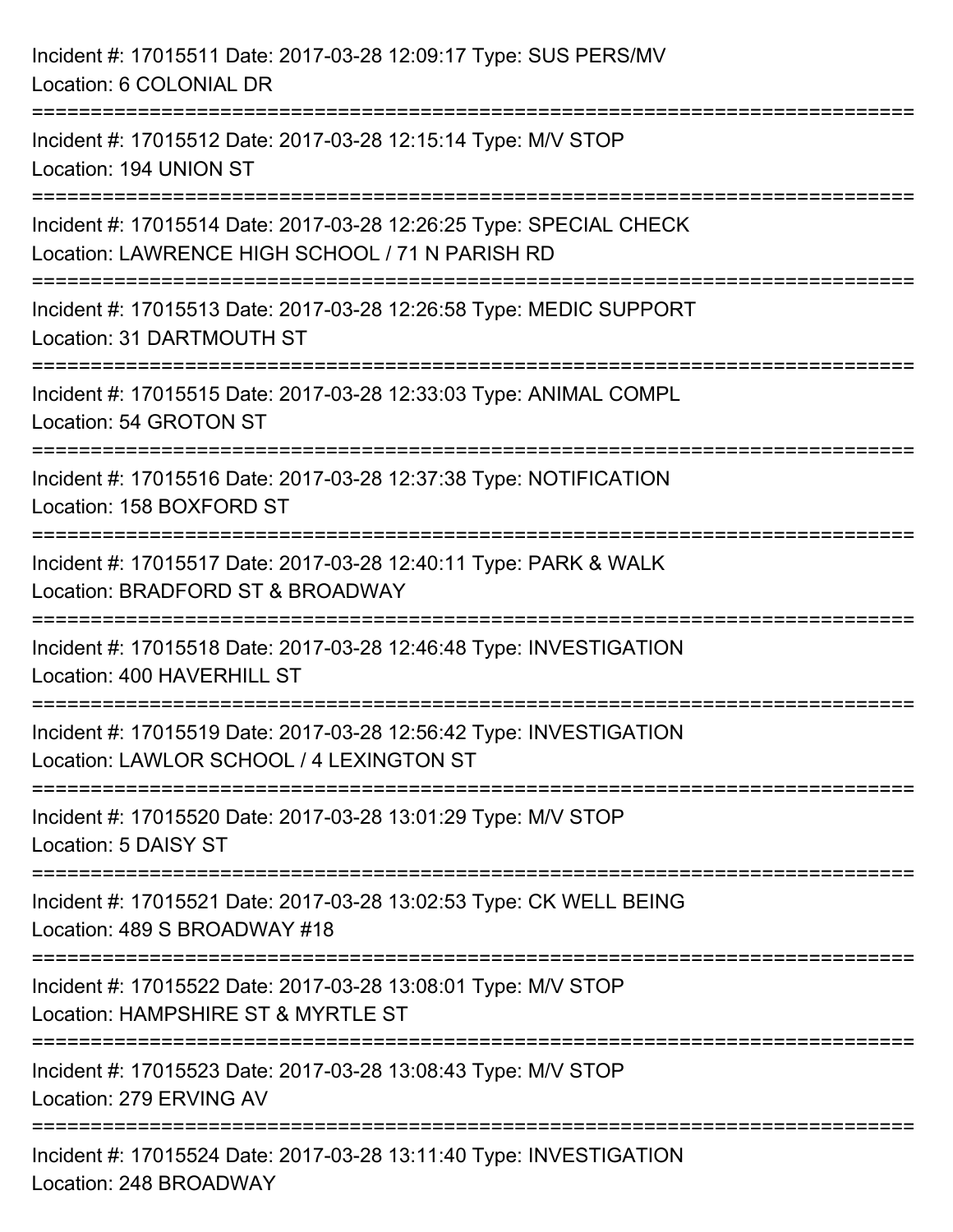| Incident #: 17015525 Date: 2017-03-28 13:12:05 Type: GENERAL SERV<br>Location: 75 MANCHESTER ST          |
|----------------------------------------------------------------------------------------------------------|
| Incident #: 17015526 Date: 2017-03-28 13:20:27 Type: SELECTIVE ENF<br><b>Location: MARKET ST</b>         |
| Incident #: 17015527 Date: 2017-03-28 13:25:44 Type: M/V STOP<br>Location: 51 PORTLAND ST                |
| Incident #: 17015529 Date: 2017-03-28 13:29:17 Type: COURT DOC SERVE<br>Location: 4 KENT ST              |
| Incident #: 17015528 Date: 2017-03-28 13:29:30 Type: MV/BLOCKING<br>Location: 12 PROSPECT CT             |
| Incident #: 17015530 Date: 2017-03-28 13:35:32 Type: AUTO ACC/NO PI<br>Location: FRANKLIN ST & LOWELL ST |
| Incident #: 17015531 Date: 2017-03-28 13:37:50 Type: M/V STOP<br>Location: JACKSON ST & OAK ST           |
| Incident #: 17015533 Date: 2017-03-28 13:54:22 Type: LARCENY/PAST<br>Location: 329 HIGH ST               |
| Incident #: 17015532 Date: 2017-03-28 13:55:22 Type: M/V STOP<br>Location: 5 SHAWSHEEN RD                |
| Incident #: 17015534 Date: 2017-03-28 14:04:59 Type: DRUG VIO<br>Location: AMES ST & YALE ST             |
| Incident #: 17015535 Date: 2017-03-28 14:10:00 Type: COUNTERFEIT<br>Location: 500 MERRIMACK ST           |
| Incident #: 17015536 Date: 2017-03-28 14:21:03 Type: M/V STOP<br>Location: MELROSE ST & WATER ST         |
| Incident #: 17015537 Date: 2017-03-28 14:21:40 Type: M/V STOP<br><b>Location: MAY ST</b>                 |
| Incident #: 17015538 Date: 2017-03-28 14:42:44 Type: WARRANT SERVE<br>Location: 11 W KENNETH ST          |

===========================================================================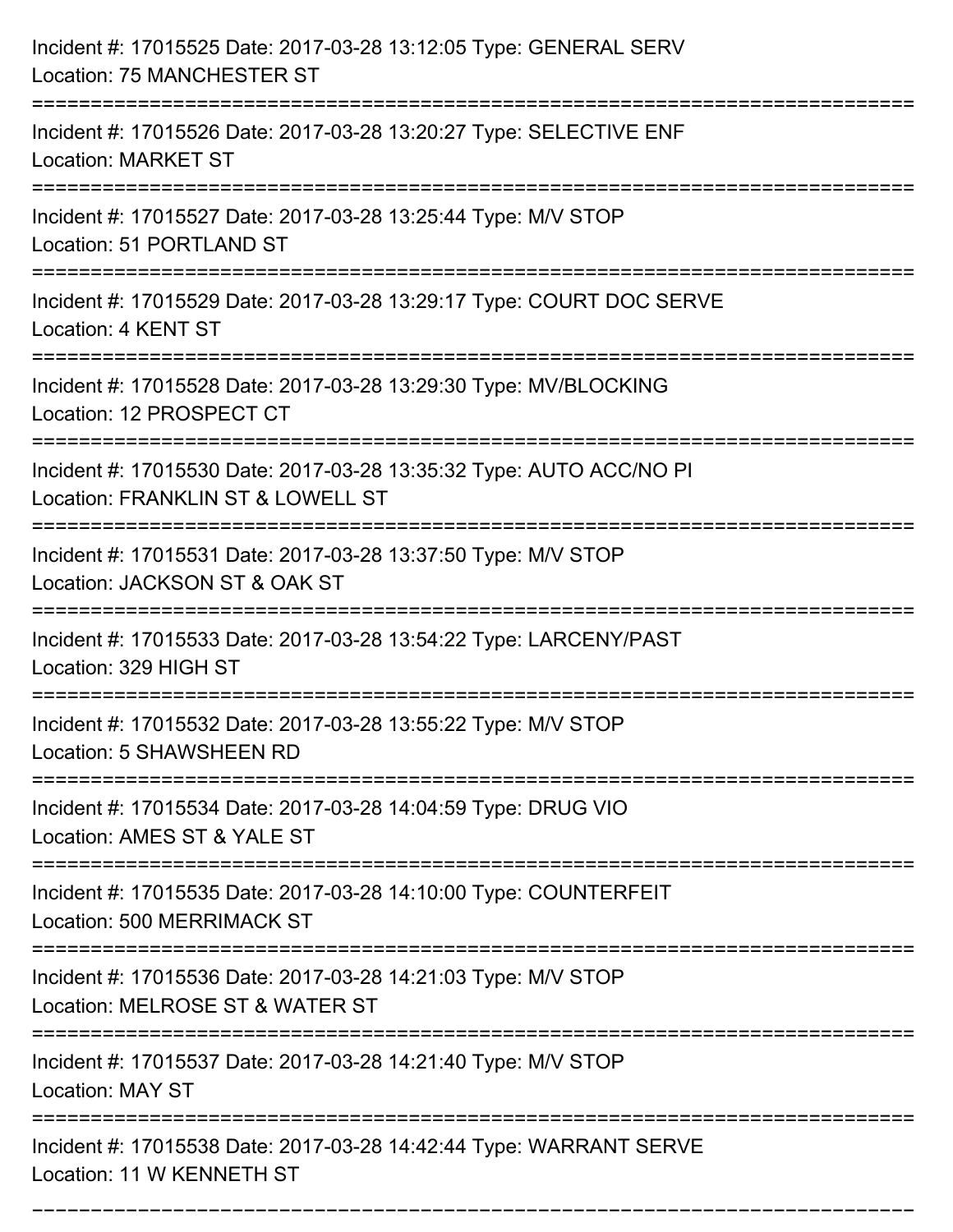| Incident #: 17015540 Date: 2017-03-28 14:49:43 Type: SUS PERS/MV<br>Location: 155 HAVERHILL ST.<br>Incident #: 17015541 Date: 2017-03-28 14:55:29 Type: COURT DOC SERVE<br>Location: 4 KENT ST<br>Incident #: 17015542 Date: 2017-03-28 14:57:41 Type: 209A/SERVE<br>Location: BOSTON MARKET / 435 WINTHROP AV<br>Incident #: 17015543 Date: 2017-03-28 15:00:41 Type: DOMESTIC/PROG<br>Location: 204 LAWRENCE ST #1<br>--------------------------<br>Incident #: 17015544 Date: 2017-03-28 15:10:11 Type: ASSSIT OTHER PD<br><b>Location: WYMAN ST</b><br>Incident #: 17015545 Date: 2017-03-28 15:21:48 Type: KEEP PEACE<br>Location: 181 CANAL ST<br>Incident #: 17015547 Date: 2017-03-28 15:33:54 Type: DOMESTIC/PROG<br>Location: 8 INMAN ST #14<br>Incident #: 17015546 Date: 2017-03-28 15:34:43 Type: DISTURBANCE<br>Location: ARLINGTON SCHOOL / 150 ARLINGTON ST<br>Incident #: 17015548 Date: 2017-03-28 15:36:37 Type: TOW OF M/V<br>Location: ERVING AV & MYRTLE CT<br>Incident #: 17015549 Date: 2017-03-28 15:41:16 Type: M/V STOP<br>Location: 65 S UNION ST<br>Incident #: 17015550 Date: 2017-03-28 15:48:01 Type: DEATH SUDDEN<br>Location: 22 FORDHAM RD<br>Incident #: 17015551 Date: 2017-03-28 15:49:11 Type: 209A/VIOLATION<br>Location: MARY INM NURSING/RESTORATIVE / 172 LAWRENCE ST<br>---------------------------<br>Incident #: 17015552 Date: 2017-03-28 15:50:17 Type: M/V STOP<br>Location: MANCHESTER ST & WASHINGTON ST | Incident #: 17015539 Date: 2017-03-28 14:43:29 Type: SUS PERS/MV<br>Location: 73 SHAWSHEEN RD FL 3<br>======================== |
|-------------------------------------------------------------------------------------------------------------------------------------------------------------------------------------------------------------------------------------------------------------------------------------------------------------------------------------------------------------------------------------------------------------------------------------------------------------------------------------------------------------------------------------------------------------------------------------------------------------------------------------------------------------------------------------------------------------------------------------------------------------------------------------------------------------------------------------------------------------------------------------------------------------------------------------------------------------------------------------------------------------------------------------------------------------------------------------------------------------------------------------------------------------------------------------------------------------------------------------------------------------------------------------------------------------------------------------------------------------------------------------------------------------------------------------------------------------|--------------------------------------------------------------------------------------------------------------------------------|
|                                                                                                                                                                                                                                                                                                                                                                                                                                                                                                                                                                                                                                                                                                                                                                                                                                                                                                                                                                                                                                                                                                                                                                                                                                                                                                                                                                                                                                                             |                                                                                                                                |
|                                                                                                                                                                                                                                                                                                                                                                                                                                                                                                                                                                                                                                                                                                                                                                                                                                                                                                                                                                                                                                                                                                                                                                                                                                                                                                                                                                                                                                                             |                                                                                                                                |
|                                                                                                                                                                                                                                                                                                                                                                                                                                                                                                                                                                                                                                                                                                                                                                                                                                                                                                                                                                                                                                                                                                                                                                                                                                                                                                                                                                                                                                                             |                                                                                                                                |
|                                                                                                                                                                                                                                                                                                                                                                                                                                                                                                                                                                                                                                                                                                                                                                                                                                                                                                                                                                                                                                                                                                                                                                                                                                                                                                                                                                                                                                                             |                                                                                                                                |
|                                                                                                                                                                                                                                                                                                                                                                                                                                                                                                                                                                                                                                                                                                                                                                                                                                                                                                                                                                                                                                                                                                                                                                                                                                                                                                                                                                                                                                                             |                                                                                                                                |
|                                                                                                                                                                                                                                                                                                                                                                                                                                                                                                                                                                                                                                                                                                                                                                                                                                                                                                                                                                                                                                                                                                                                                                                                                                                                                                                                                                                                                                                             |                                                                                                                                |
|                                                                                                                                                                                                                                                                                                                                                                                                                                                                                                                                                                                                                                                                                                                                                                                                                                                                                                                                                                                                                                                                                                                                                                                                                                                                                                                                                                                                                                                             |                                                                                                                                |
|                                                                                                                                                                                                                                                                                                                                                                                                                                                                                                                                                                                                                                                                                                                                                                                                                                                                                                                                                                                                                                                                                                                                                                                                                                                                                                                                                                                                                                                             |                                                                                                                                |
|                                                                                                                                                                                                                                                                                                                                                                                                                                                                                                                                                                                                                                                                                                                                                                                                                                                                                                                                                                                                                                                                                                                                                                                                                                                                                                                                                                                                                                                             |                                                                                                                                |
|                                                                                                                                                                                                                                                                                                                                                                                                                                                                                                                                                                                                                                                                                                                                                                                                                                                                                                                                                                                                                                                                                                                                                                                                                                                                                                                                                                                                                                                             |                                                                                                                                |
|                                                                                                                                                                                                                                                                                                                                                                                                                                                                                                                                                                                                                                                                                                                                                                                                                                                                                                                                                                                                                                                                                                                                                                                                                                                                                                                                                                                                                                                             |                                                                                                                                |
|                                                                                                                                                                                                                                                                                                                                                                                                                                                                                                                                                                                                                                                                                                                                                                                                                                                                                                                                                                                                                                                                                                                                                                                                                                                                                                                                                                                                                                                             |                                                                                                                                |
|                                                                                                                                                                                                                                                                                                                                                                                                                                                                                                                                                                                                                                                                                                                                                                                                                                                                                                                                                                                                                                                                                                                                                                                                                                                                                                                                                                                                                                                             |                                                                                                                                |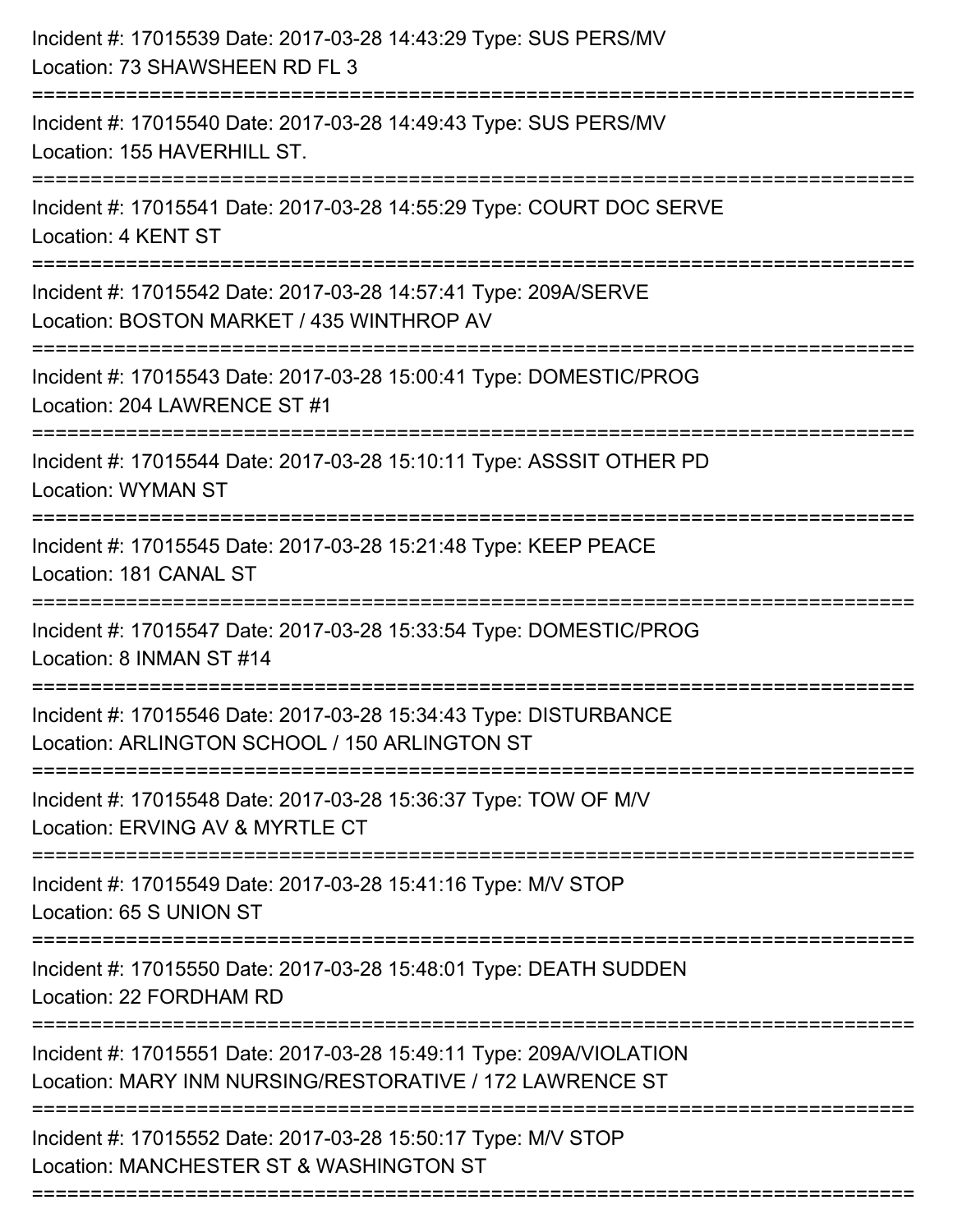Location: 117 WILLOW ST #APT3

| Incident #: 17015554 Date: 2017-03-28 15:59:06 Type: TOW OF M/V<br>Location: 173 WALNUT ST                                      |
|---------------------------------------------------------------------------------------------------------------------------------|
| Incident #: 17015555 Date: 2017-03-28 16:07:10 Type: TOW OF M/V<br>Location: 202 WALNUT ST FL 3                                 |
| Incident #: 17015557 Date: 2017-03-28 16:12:49 Type: FRAUD<br>Location: 119 THOREAU WAY                                         |
| Incident #: 17015556 Date: 2017-03-28 16:17:25 Type: CK WELL BEING<br>Location: 12 METHUEN ST                                   |
| Incident #: 17015558 Date: 2017-03-28 16:20:42 Type: 911 HANG UP<br>Location: 65 TEWKSBURY ST FL 1<br>:==============           |
| Incident #: 17015559 Date: 2017-03-28 16:27:59 Type: MEDIC SUPPORT<br>Location: BROADWAY & CONCORD ST                           |
| Incident #: 17015560 Date: 2017-03-28 16:34:28 Type: B&E/MV/PAST<br>Location: 83 BOXFORD ST FL 2                                |
| Incident #: 17015561 Date: 2017-03-28 16:36:54 Type: CK WELL BEING<br>Location: 67 FRANKLIN ST #1                               |
| Incident #: 17015562 Date: 2017-03-28 16:49:29 Type: AUTO ACC/NO PI<br>Location: 34 MAPLE ST                                    |
| ====================<br>Incident #: 17015563 Date: 2017-03-28 17:12:02 Type: DOMESTIC/PROG<br>Location: 107 GARDEN ST FL 3 REAR |
| Incident #: 17015564 Date: 2017-03-28 17:13:37 Type: TOW OF M/V<br>Location: 113 BERKELEY ST                                    |
| Incident #: 17015565 Date: 2017-03-28 17:23:47 Type: INVESTIGATION<br>Location: 248 BROADWAY                                    |
| Incident #: 17015568 Date: 2017-03-28 17:24:14 Type: LOUD NOISE<br>Location: 120 ABBOTT ST                                      |
|                                                                                                                                 |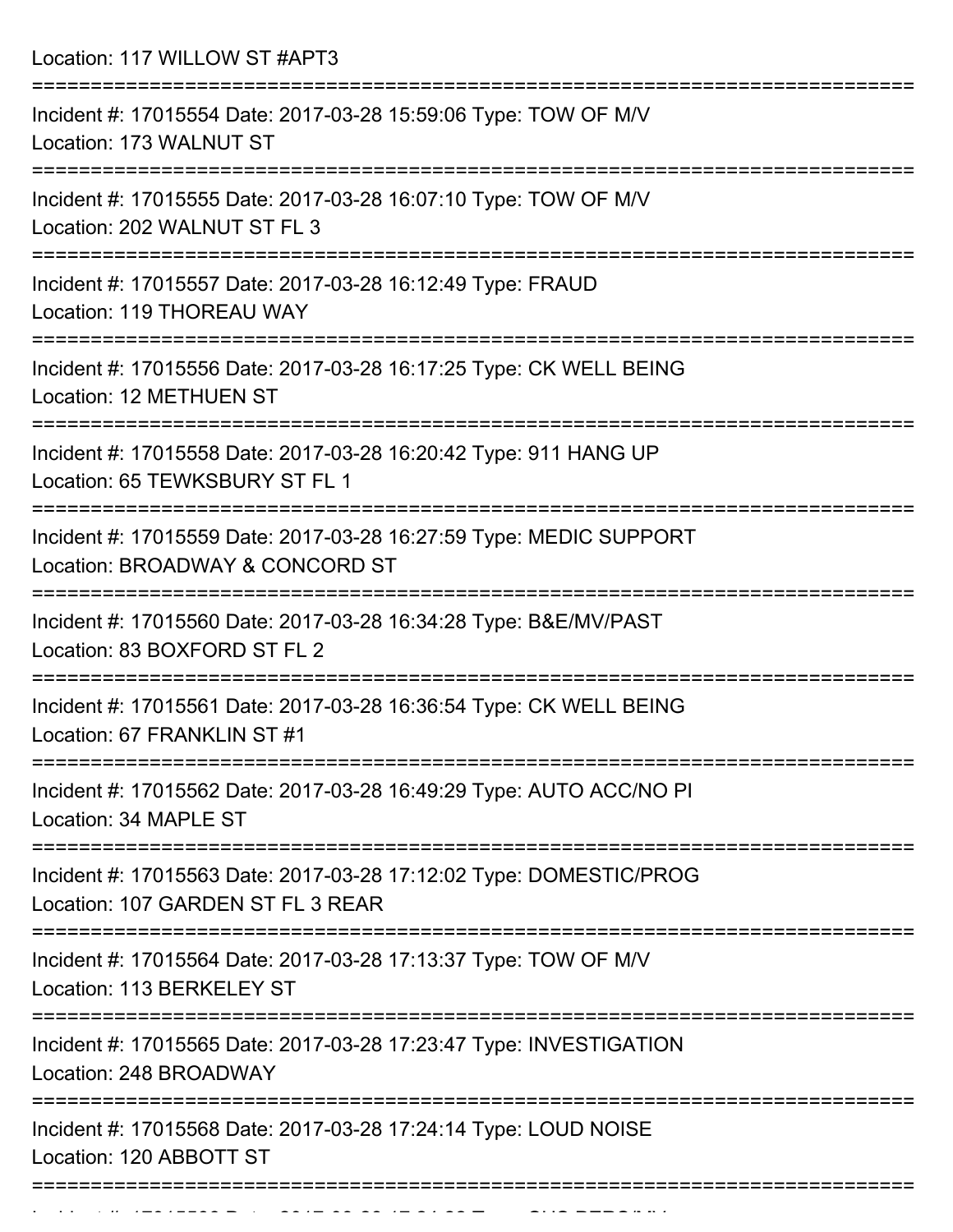Location: 223 ABBOTT ST

| Incident #: 17015567 Date: 2017-03-28 17:24:57 Type: AUTO ACC/UNK PI<br>Location: BROADWAY & COMMON ST |
|--------------------------------------------------------------------------------------------------------|
| Incident #: 17015569 Date: 2017-03-28 17:31:24 Type: WIRE DOWN<br>Location: ESSEX ST & LAWRENCE ST     |
| Incident #: 17015570 Date: 2017-03-28 17:36:06 Type: 209A/SERVE<br>Location: 33 RHINE ST               |
| Incident #: 17015571 Date: 2017-03-28 17:59:43 Type: 209A/SERVE<br>Location: 90 LOWELL ST              |
| Incident #: 17015572 Date: 2017-03-28 18:00:31 Type: 209A/SERVE<br>Location: 90 LOWELL ST              |
| Incident #: 17015573 Date: 2017-03-28 18:01:16 Type: 209A/SERVE<br>Location: 90 LOWELL ST              |
| Incident #: 17015574 Date: 2017-03-28 18:02:30 Type: 209A/SERVE<br>Location: 90 LOWELL ST              |
| Incident #: 17015575 Date: 2017-03-28 18:03:17 Type: 209A/SERVE<br>Location: 90 LOWELL ST              |
| Incident #: 17015576 Date: 2017-03-28 18:03:59 Type: 209A/SERVE<br>Location: 90 LOWELL ST              |
| Incident #: 17015577 Date: 2017-03-28 18:07:28 Type: M/V STOP<br>Location: 266 BROADWAY                |
| Incident #: 17015578 Date: 2017-03-28 18:21:56 Type: M/V STOP<br>Location: BROADWAY & COMMON ST        |
| Incident #: 17015579 Date: 2017-03-28 18:29:12 Type: M/V STOP<br>Location: BROADWAY & PARK ST          |
| Incident #: 17015580 Date: 2017-03-28 18:40:18 Type: M/V STOP<br>Location: BROADWAY & WATER ST         |
|                                                                                                        |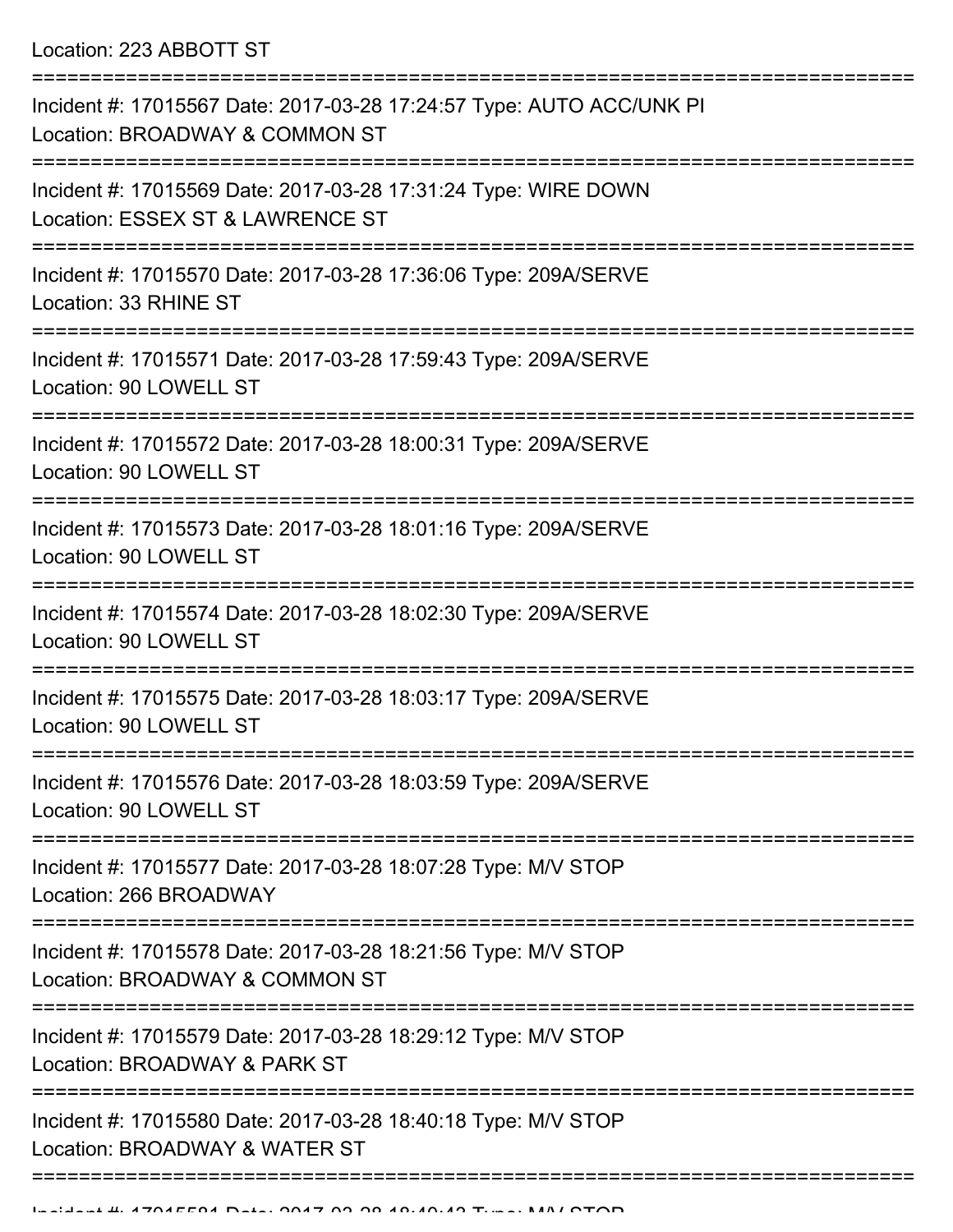| Location: AVON ST & SAUNDERS ST                                                                                                                                           |
|---------------------------------------------------------------------------------------------------------------------------------------------------------------------------|
| Incident #: 17015582 Date: 2017-03-28 18:45:51 Type: INVEST CONT<br>Location: 7 HALL ST                                                                                   |
| Incident #: 17015583 Date: 2017-03-28 18:47:24 Type: M/V STOP<br>Location: LEBANON ST & WHITE ST                                                                          |
| Incident #: 17015584 Date: 2017-03-28 18:53:46 Type: M/V STOP<br>Location: BROADWAY & WATER ST<br>==========================                                              |
| Incident #: 17015585 Date: 2017-03-28 18:55:11 Type: DOMESTIC/PROG<br>Location: 47 MYRTLE ST FL 3                                                                         |
| Incident #: 17015586 Date: 2017-03-28 19:04:03 Type: CK WELL BEING<br>Location: 117 THOREAU WAY #512                                                                      |
| Incident #: 17015587 Date: 2017-03-28 19:29:59 Type: AUTO ACC/UNK PI<br>Location: CENTRAL BRIDGE / 0 MERRIMACK ST                                                         |
| :====================<br>Incident #: 17015588 Date: 2017-03-28 19:35:42 Type: SUS PERS/MV<br>Location: 242 HAVERHILL ST                                                   |
| =====================<br>Incident #: 17015589 Date: 2017-03-28 19:46:18 Type: MV/BLOCKING<br>Location: PROSPECT CT                                                        |
| ==================================<br>--------------------<br>Incident #: 17015590 Date: 2017-03-28 20:13:43 Type: CK WELL BEING<br>Location: BIG N' BEEFY / 415 BROADWAY |
| Incident #: 17015591 Date: 2017-03-28 20:28:56 Type: M/V STOP<br>Location: NEWTON ST & SHATTUCK ST                                                                        |
| Incident #: 17015592 Date: 2017-03-28 20:49:42 Type: AUTO ACC/NO PI<br>Location: 165 HAVERHILL ST                                                                         |
| Incident #: 17015593 Date: 2017-03-28 21:05:15 Type: UNKNOWN PROB<br>Location: 47 BUSWELL ST                                                                              |
| Incident #: 17015594 Date: 2017-03-28 21:12:05 Type: DISTURBANCE<br>Location: 47 BOXFORD ST FL 1                                                                          |
| Incident #: 17015595 Date: 2017-03-28 21:19:07 Type: THREATS                                                                                                              |